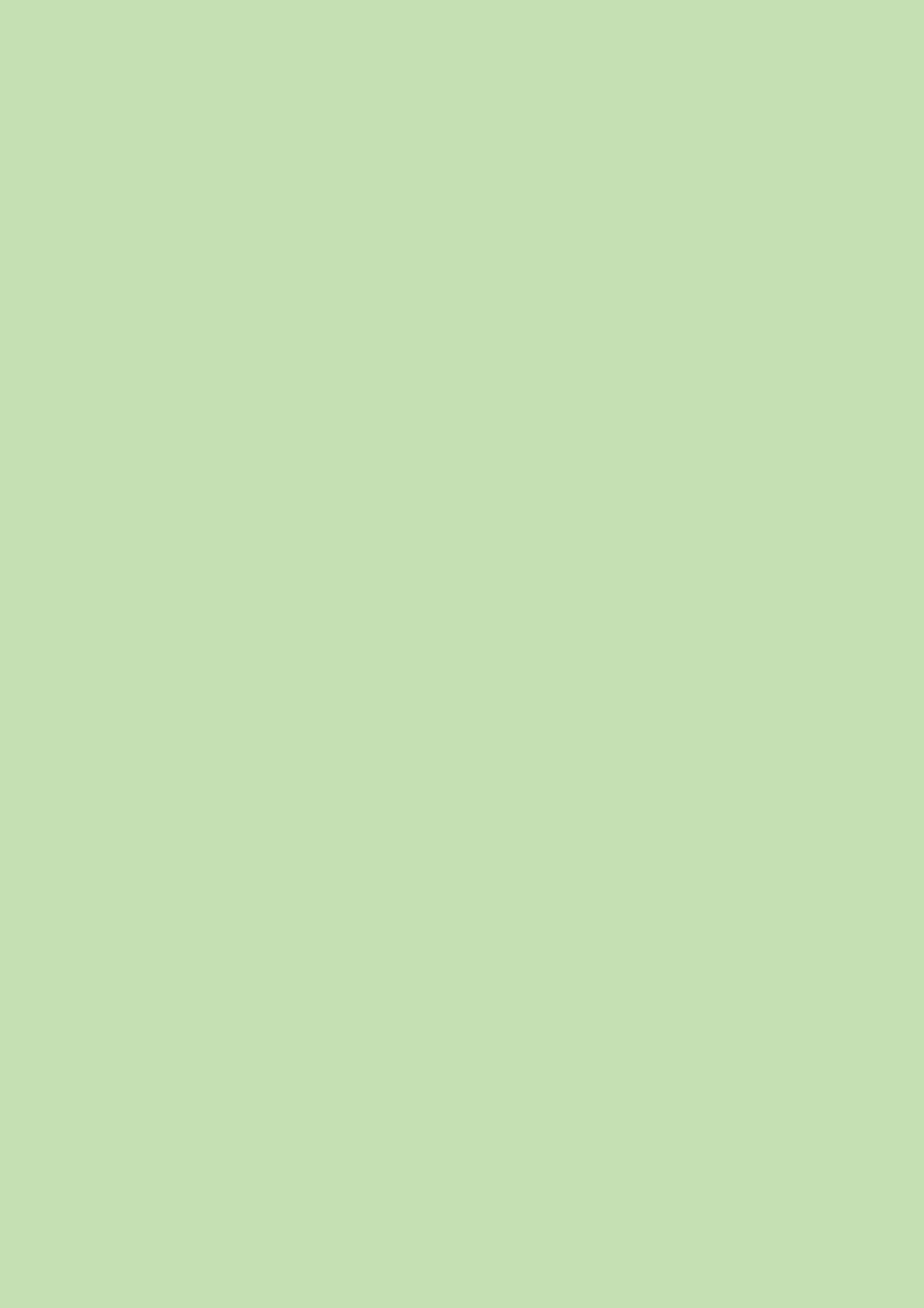## **CHAPTER-III**

#### **BUDGETARY MANAGEMENT**

## **3.1 Budget Process**

The annual exercise of budgeting is a means for detailing the roadmap for efficient use of public resources. Appropriation Accounts are accounts of the expenditure, voted and charged, of the Government for each financial year compared with the amounts of voted grants and appropriations charged for different purposes as specified in the scheduled appended to the Appropriation Acts. Appropriation Accounts, thus, facilitate management of finances and monitoring of budgetary provisions and are, therefore, complementary to Finance Accounts. Budget glossary is given in *Appendix 5.* A typical budget preparation process in a State is given in *Chart 3.1.*



## **Chart 3.1: Budget Process**

*CSS: Centrally Sponsored Schemes; CS: Central Schemes.*

The original budget for the year 2019-20 was for the complete year i.e, 01 April 2019 to 31 March 2020. However, during the year itself, the reorganisation took place w.e.f. 31<sup>st</sup> October 2019. Consequently, the pre-actuals for seven months (01 April 2019 to 30 October 2019) shown in the Demand for Grants for the year 2020-21 have been taken as the Budget Estimates for preparation of Appropriation Accounts of Government of Jammu and Kashmir for the period 01 April 2019 to 30 October 2019.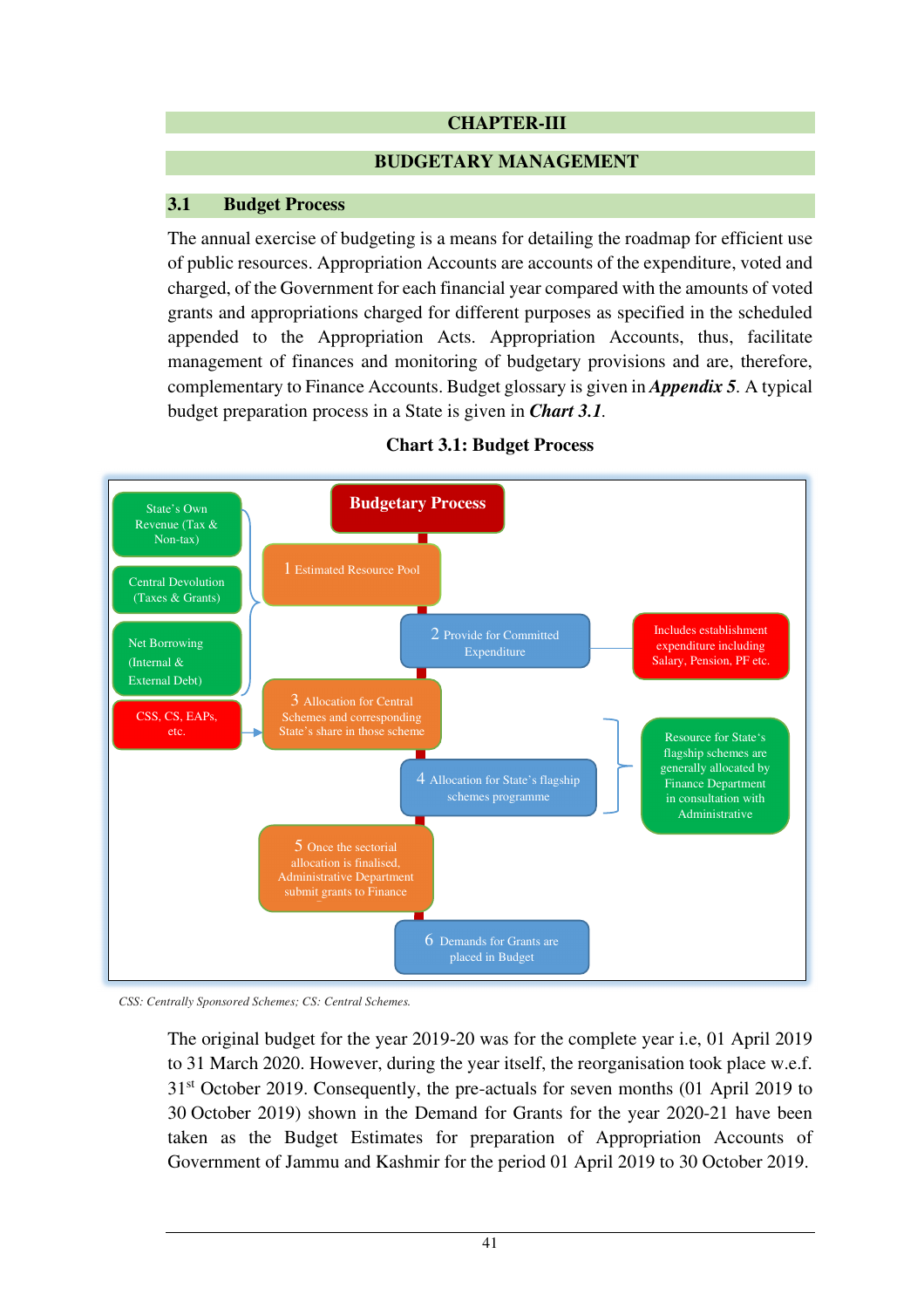The various components of budget 2019-20 (01 April 2019 to 30 October 2019) are depicted in *Chart 3.2.*



**Chart 3.2: Components of Budget**

*Source: Appropriation Accounts* 

*#-Pre actuals in the Demand for Grants 2020-21 passed by Parliament* 

## *3.1.1 Summary of Total Provisions, Actual Disbursements and Savings during 01 April 2019 to 30 October 2019*

A summarised position of total available provision, disbursement and saving/excess with its further bifurcation into voted/charged during 2019-20 (01 April 2019 to 30 October 2019) is as under:

## **Table 3.1: Budget provision, disbursement and savings/excess during 01 April 2019 to 30 October 2019**

|                                  |                |           |                      |                         | $( \bar{\mathbf{\xi}}$ in crore) |  |
|----------------------------------|----------------|-----------|----------------------|-------------------------|----------------------------------|--|
| <b>Total available provision</b> |                |           | <b>Disbursements</b> | $Saving(-)/Excess(+)$   |                                  |  |
| Voted                            | <b>Charged</b> | Voted     | <b>Charged</b>       | <b>Charged</b><br>Voted |                                  |  |
| 32,296.17                        | 15.952.54      | 31.399.74 | 19.059.92            | (-)896.43               | $(+)3,107.38$                    |  |

## *3.1.2. Charged and Voted disbursements*

During the period 01 April 2019 to 30 October 2019, against the available provision of  $\overline{3}32,296.17$  crore under the Voted section, expenditure of  $\overline{3}31,399.74$  crore has been incurred, resulting into saving of  $\overline{5896.43}$  crore. However, against the provision of  $\overline{5}15,952.54$  crore under the Charged section, expenditure of  $\overline{5}19,059.92$  crore has been made, resulting into excess expenditure of  $\bar{\mathfrak{F}}3,107.38$  crore during the same period, as shown in the table above. This was result of an excess expenditure of  $\bar{\mathfrak{z}}3,108.09$  crore under charged section in Grant number 08 and savings of  $\overline{5}0.71$  crore under Grants 01, 09 and 10. It may be noted that there has been persistent excess expenditure under this Grant, as detailed in **Paragraph 3.5.1**.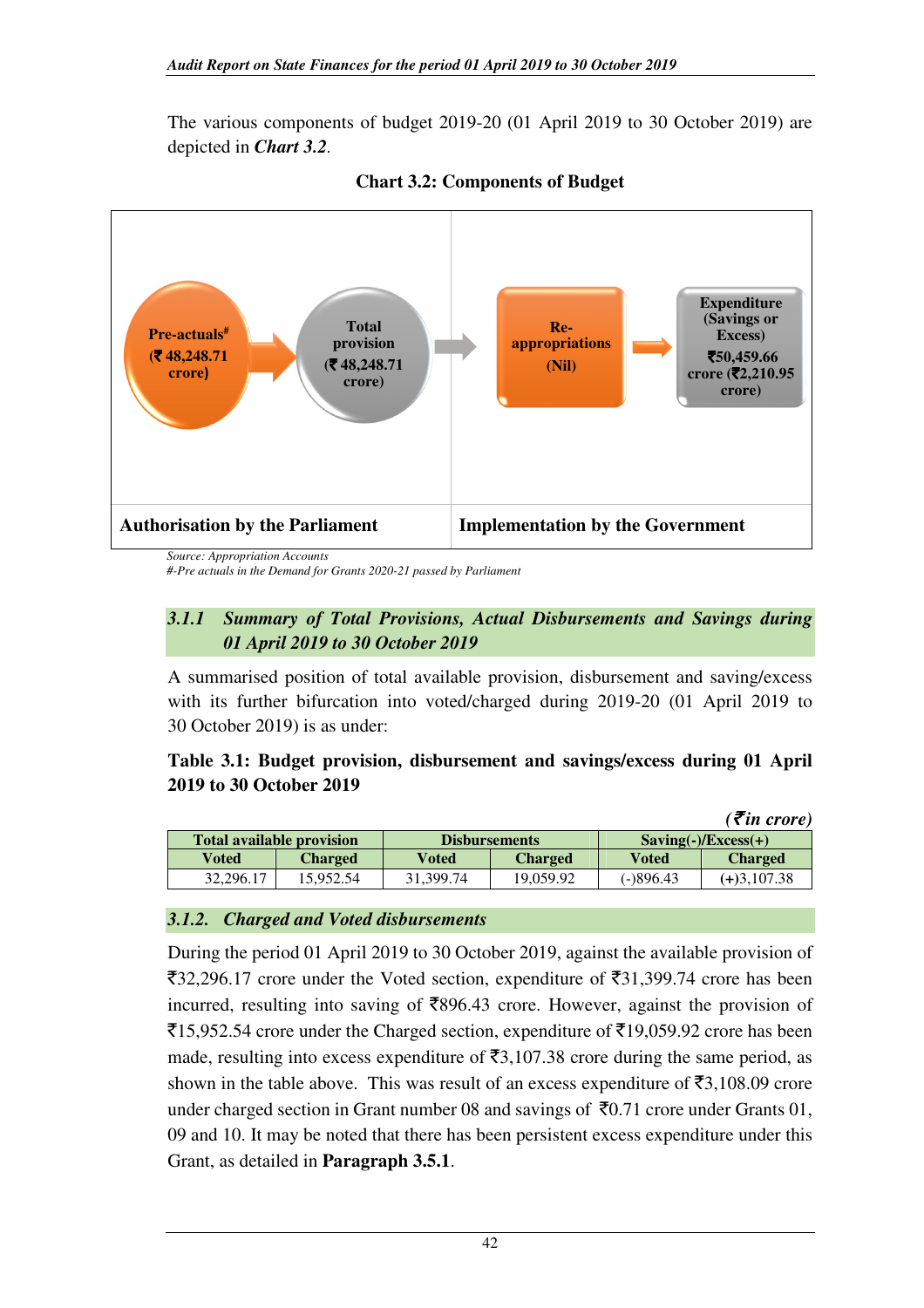## **3.2. Appropriation Accounts**

Audit of appropriations by the CAG seeks to ascertain whether the expenditure actually incurred under various grants is in accordance with the authorisation given under the Appropriation Act and that the expenditure required to be charged under the provisions is so charged. It also ascertains whether the expenditure incurred is in conformity with the laws, relevant rules, regulations and instructions.

## **3.3. Comments on integrity of Budgetary and Accounting Process**

## *3.3.1 Expenditure incurred without authority of law*

No money shall be withdrawn from the Consolidated Fund of the State except under appropriation made by law passed in accordance with the provisions of Section 81 of the Constitution of erstwhile State of Jammu and Kashmir. Expenditure on new scheme should not be incurred on a scheme/service without provision of funds except after obtaining additional funds by re-appropriation, supplementary grant or appropriation or an advance from the Contingency Fund of the State.

An amount of  $\overline{53,254.08}$  crore was incurred under 92 No. of schemes/Sub Heads in 23 Grants (*Appendix 3.1*) without Budgetary Provisions during 01 April 2019 to 30 October 2019 which needs to be regularised as per the relevant rules, laws and regulations.

## *3.3.2**Classification of expenditure of Revenue nature as Capital expenditure or vice-versa*

Classification of expenditure of Revenue nature as Capital expenditure or vice-versa, results in overstatement/understatement of revenue expenditure and revenue deficit/surplus.

During 01 April 2019 to 30 October 2019, a sum of  $\overline{\xi}$ 104.79 crore of Revenue expenditure as detailed below was disbursed under Capital Heads of expenditure, thereby, resulting in overstatement of Capital expenditure and understatement of Revenue expenditure to the extent of  $\bar{\tau}$ 104.79 crore.

| SI. | <b>Major</b>   | <b>Type of Misclassification</b>                 | Amount               |
|-----|----------------|--------------------------------------------------|----------------------|
| No. | <b>Head of</b> |                                                  | $(\bar{z}$ in crore) |
|     | <b>Account</b> |                                                  |                      |
| 1.  | 4515           | Grants-in-Aid classified as Capital Expenditure  | 68.97                |
| 2.  | 4235 $\&$      | Operating cost and transport/handling charges of | 29.20                |
|     | 4408           | food grains classified as Capital Expenditure    |                      |
| 3.  | 4210           | Salary booked as Capital Expenditure             | 0.04                 |
|     |                | Stipend and Scholarship booked as Capital        |                      |
| 4.  | 4250           | expenditure                                      | 0.11                 |
| 5.  | 4401           | Subsidy booked as Capital expenditure            | 4.82                 |
| 6.  | 4851           | Subsidy booked as Capital expenditure            | 1.65                 |
|     |                | <b>Total</b>                                     | 104.79               |

| Table 3.2: Classification of expenditure of Revenue nature as Capital expenditure |  |  |  |
|-----------------------------------------------------------------------------------|--|--|--|
|                                                                                   |  |  |  |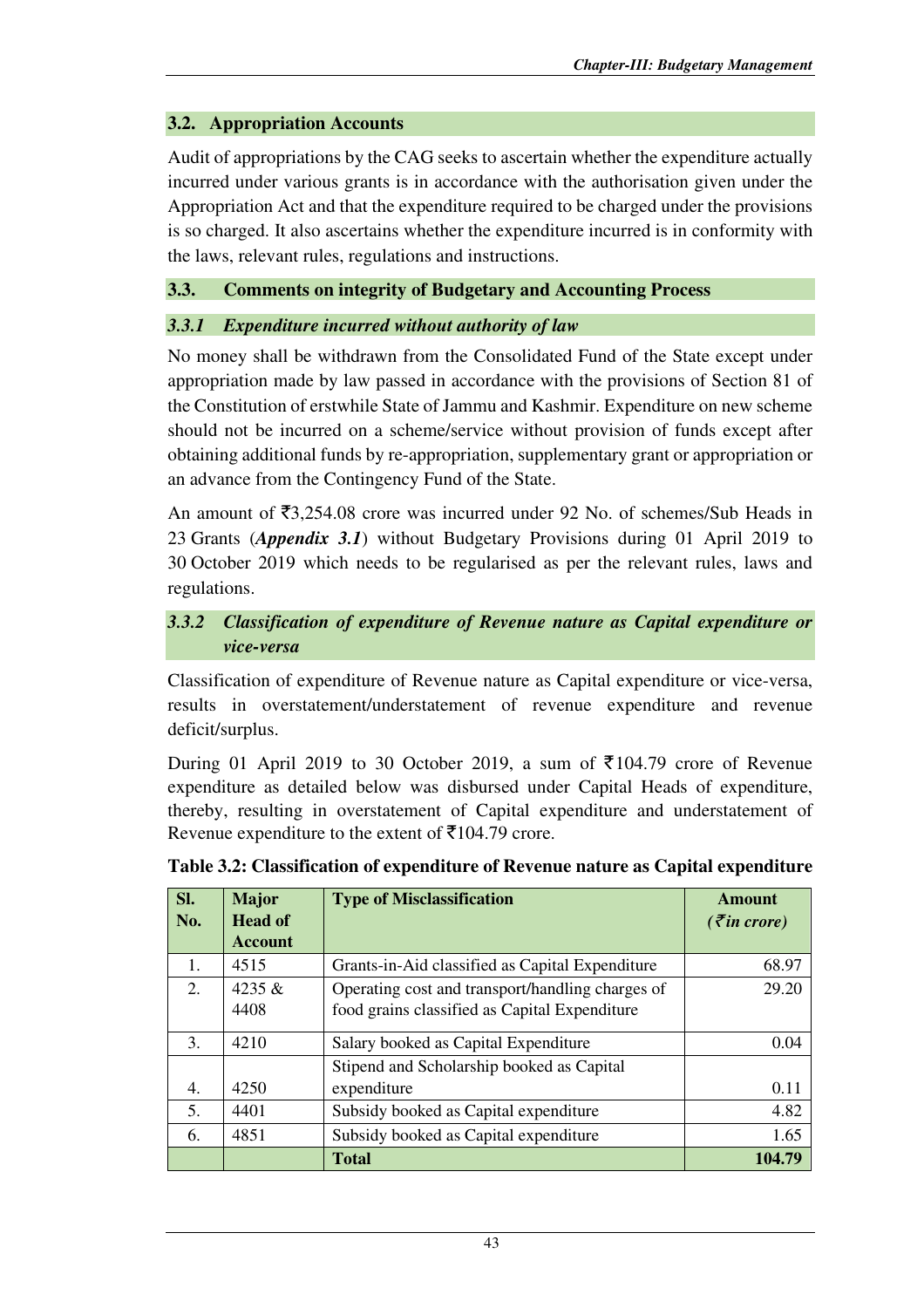## **3.4 Large Savings under Capital section not surrendered**

As per the State Budget Manual, the spending departments are required to surrender the grants/appropriations or portion thereof to the Finance Department as and when the savings are anticipated. Excessive savings above  $\bar{\tau}100$  crore have been witnessed in the following departments during 2019-20 (01 April 2019 to 30 October 2019):

|                |                                                 |                                         |                                                         |              |                                  |                                       | $( \bar{\mathbf{z}}$ in crore)   |
|----------------|-------------------------------------------------|-----------------------------------------|---------------------------------------------------------|--------------|----------------------------------|---------------------------------------|----------------------------------|
| SI.<br>No.     | Grant No. &<br>name                             | Original<br>grant/<br>appropria<br>tion | <b>Supplem</b><br>entary<br>grant/<br>appropri<br>ation | <b>Total</b> | <b>Actual</b><br>expendit<br>ure | <b>Savings</b><br>$(\text{per cent})$ | <b>Amount</b><br>surrende<br>red |
| $\mathbf{1}$   | $(2)$ Home<br>Department                        | 370.28                                  | 0.00                                                    | 370.28       | 253.58                           | 116.70<br>(32)                        | 0.00                             |
| $\overline{2}$ | (3) Planning and<br>Development<br>Department   | 424.69                                  | 0.00                                                    | 424.69       | 126.08                           | 298.61<br>(70)                        | 0.00                             |
| 3              | $(6)$ Power<br>Development<br>Department        | 198.05                                  | 0.00                                                    | 198.05       | 79.16                            | 118.89<br>(60)                        | 0.00                             |
| $\overline{4}$ | (16) Public Works<br>Department                 | 804.23                                  | 0.00                                                    | 804.23       | 580.70                           | 223.53<br>(28)                        | 0.00                             |
| 5              | (23) Public Health<br>Engineering<br>Department | 262.75                                  | 0.00                                                    | 262.75       | 101.44                           | 161.30<br>(61)                        | 0.00                             |
| 6              | $(28)$ Rural<br>Development<br>Department       | 2,681.80                                | 0.00                                                    | 2,681.80     | 2,239.06                         | 442.74<br>(17)                        | 0.00                             |
|                | <b>Total</b>                                    | 4,741.80                                | 0.00                                                    | 4,741.8      | 3,380.02                         | 1,361.77                              |                                  |

|  |  |  | Table 3.3: Large savings (above ₹100 crore) under Capital section |
|--|--|--|-------------------------------------------------------------------|
|--|--|--|-------------------------------------------------------------------|

*Source: Appropriation Accounts* 

Huge savings of  $\bar{\tau}$ 100 crore and above by the departments under Capital Section in six grants amounting to  $\bar{\tau}$ 1,361.77 crore indicate that the Government could not utilise the funds earmarked for developmental activities/creation of assets. Savings under Capital Section ranged between 17 *per cent* and 70 *per cent* of the total appropriation of the grant during 2019-20 (01 April 2019 to 30 October 2019).

## *3.4.1 Substantial Savings*

There were 19 grants in which savings of  $\bar{\tau}$  ten crore and above had occurred under the Revenue and Capital sections as on 30 October 2019, which included 11 grants wherein savings of  $\bar{\tau}$ 100 crore and above were noticed. The percentage savings ranged between five *per cent* and 65 *per cent* of the total appropriation of the grant during 2019-20 (01 April 2019 to 30 October 2019). The savings in these cases amounted to `2,932.59 crore. Relevant details are indicated in *Appendix 3.2*. The savings in grants is indicative of improper assessment of expenditure, resulting in savings.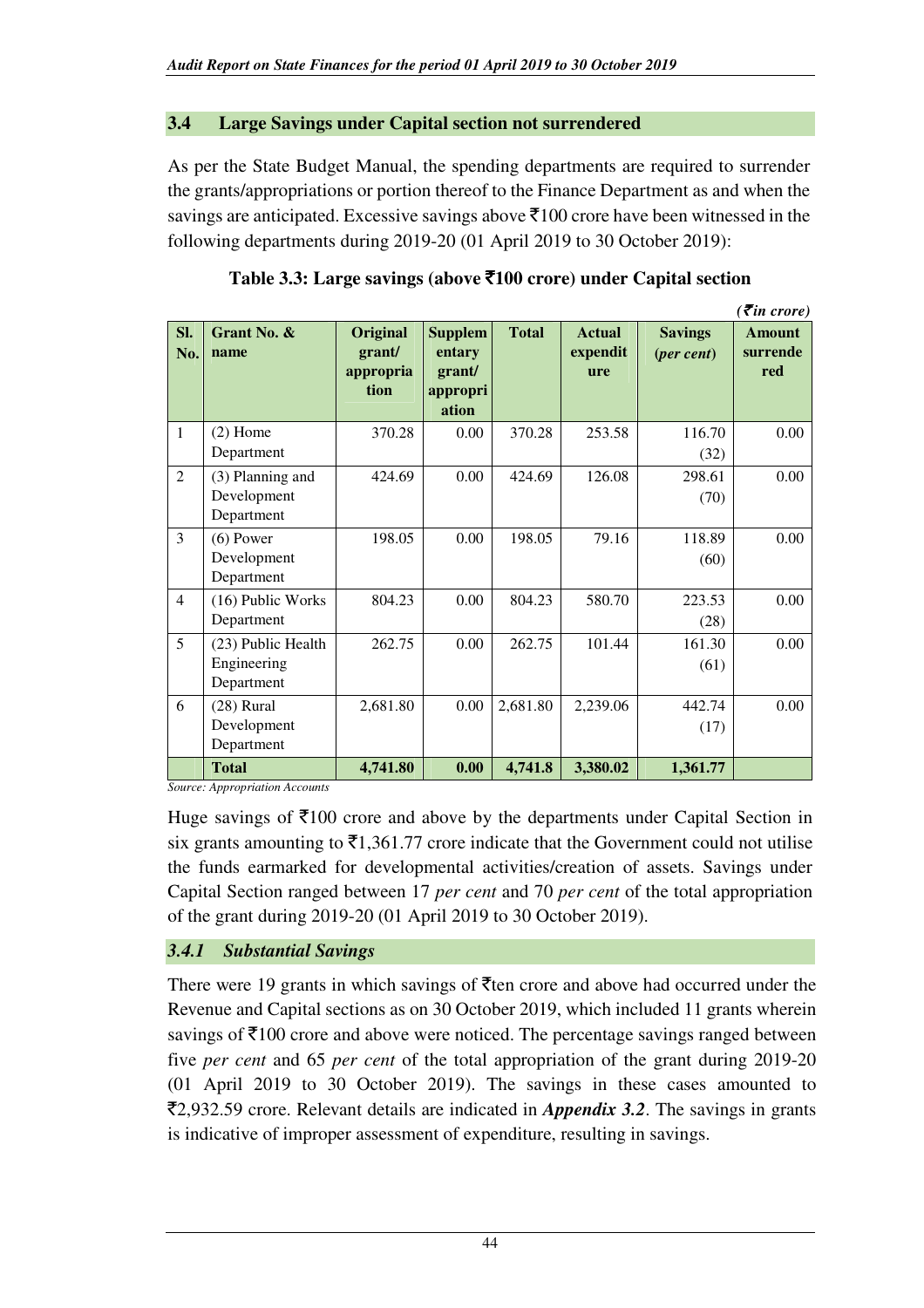## *3.4.2 Percentage of Utilisation of Provision under each Grant*

Audit examination of utilisation of grants revealed that out of 36 grants, in 26 grants the utilisation ranged between 34.73 *per cent* and 99.87 *per cent.* In the remaining 10 grants there was excess utilisation of funds resulting in excess over provisions, ranging between 1.54 *per cent* and 130.38 *per cent,* during 2019-20 (01 April 2019 to 30 October 2019) as detailed in *Appendix 3.3*. Savings (underutilisation) by these departments is indicative of non-prioritizing of schemes/works by the Government or inefficiency in implementation of schemes by the department concerned/implementing agencies. Overutilisation of grants indicates the incurring of excess expenditure over the budget provisions by the departments during the period. The excess expenditure may be got regularised from the Legislature/Parliament, as per the existing rules and regulations.

## *3.4.3 Persistent Savings*

In four cases, persistent savings of more than  $\bar{\tau}$  one crore in each case and also by ten *per cent* or more of the total grant, were noticed in one grant in Revenue (Voted) section and three grants in Capital (Voted) section, during the last five years, as shown below:

|                         |                             |                   |                   |                          |                   | $( \bar{\mathbf{z}}$ in crore)                        |
|-------------------------|-----------------------------|-------------------|-------------------|--------------------------|-------------------|-------------------------------------------------------|
| SI.                     | <b>Grant number and</b>     |                   |                   | <b>Amount of Savings</b> |                   |                                                       |
| No.                     | name                        | 2015-16<br>$(\%)$ | 2016-17<br>$(\%)$ | 2017-18<br>$(\%)$        | 2018-19<br>$(\%)$ | 2019-20<br>(01/04/2019<br>to<br>30/10/2019)<br>$(\%)$ |
|                         | <b>Revenue (Voted)</b>      |                   |                   |                          |                   |                                                       |
| 1                       | <b>10-Law Department</b>    | 102.19            | 154.81            | 154.33                   | 85.99             | 87.33                                                 |
|                         |                             | (37)              | (48)              | (42)                     | (15)              | (12)                                                  |
|                         | <b>Capital (Voted)</b>      |                   |                   |                          |                   |                                                       |
| $\mathbf{2}$            | 06-Power Development        | 707.60            | 2,177.61          | 5,591.27                 | 5,384.26          | 118.89                                                |
|                         | <b>Department</b>           | (70)              | (76)              | (89)                     | (96)              | (60)                                                  |
| 3                       | 12-Agriculture              | 179.63            | 634.82            | 333.92                   | 738.86            | 23.92                                                 |
|                         | <b>Department</b>           | (33)              | (67)              | (37)                     | (83)              | (50)                                                  |
| $\overline{\mathbf{4}}$ | <b>28-Rural Development</b> | 496.69            | 798.19            | 541.36                   | 1,257.67          | 442.74                                                |
|                         | <b>Department</b>           | (38)              | (42)              | (23)                     | (41)              | (17)                                                  |

#### **Table 3.4: List of Grants indicating Persistent Savings during 2015-16 to 2019-20 (01 April 2019 to 30 October 2019)**

*Source: Appropriation Accounts* 

Persistent savings in four grants over the years indicated that budgetary controls in the departments were not effective and the need and flow of expenditure were not adequately scrutinised for assessing the fund requirement. Persistent savings by above departments also indicate that either the schemes under departments did not receive priority of the Government or there has been inefficiency in implementation by the department concerned/implementing agencies. This has been pointed out in earlier State Finance Reports but no action has been taken by the Government.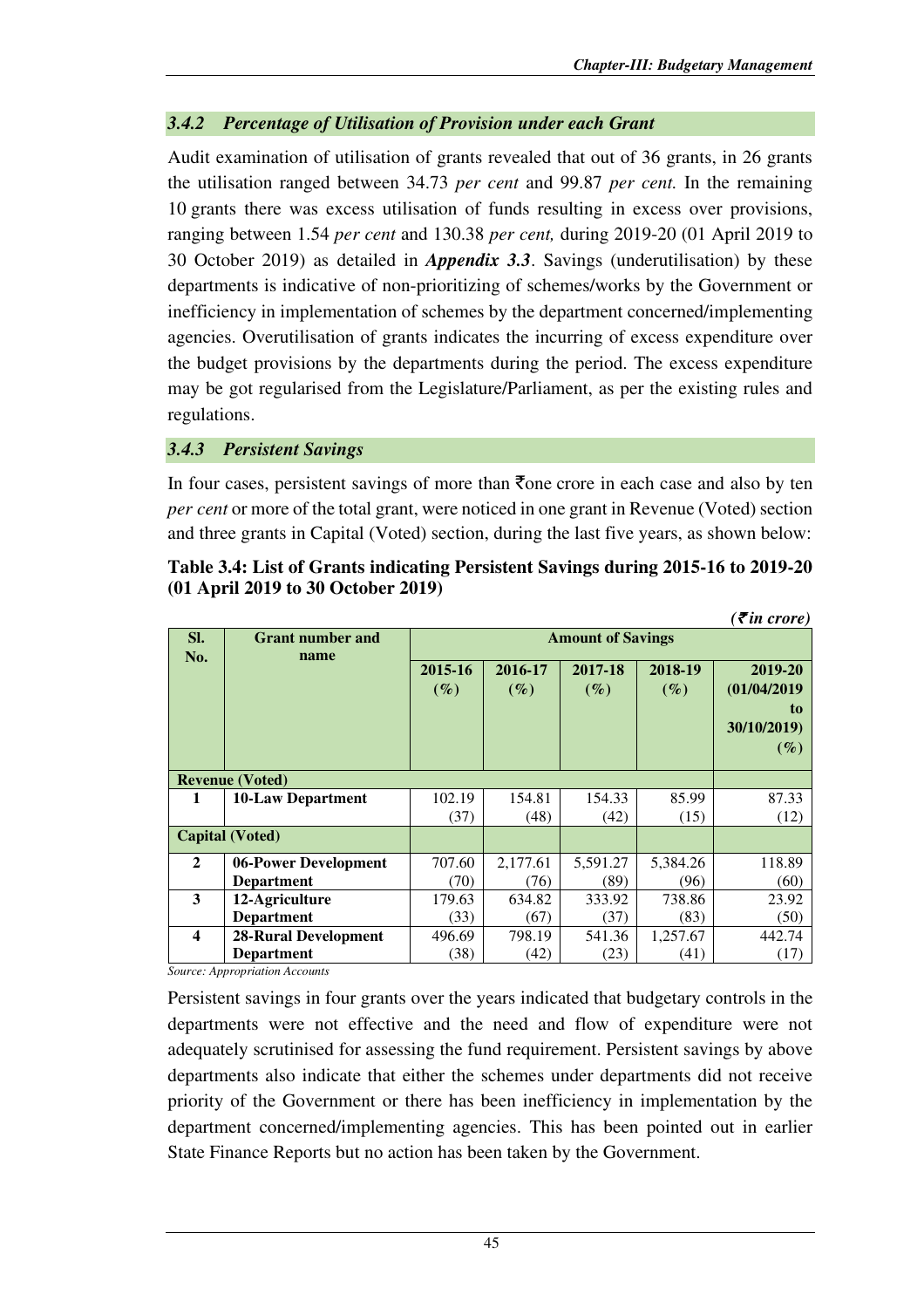#### *3.4.4 Distribution of the number of Grants/Appropriations grouped by the percentage of Savings*

The outcome of the appropriation audit shows that percentage savings ranged between zero *per cent* and 10 *per cent* amounting to `727.16 crore in 9 grants, 10 *per cent* to 30 *per cent* amounting to  $\overline{51,494.30}$  crore in 12 grants, 30 *per cent* to 50 *per cent* amounting to  $\overline{5}392.12$  crore in three grants and 50 *per cent* to 70 *per cent* amounting to  $\overline{\xi}$ 336.51 crore in two grants.

Low utilisation of grants by the departments indicates that the Government could not utilise the funds earmarked for the planned purposes.

**Chart 3.3: Grants/Appropriations grouped by the percentage of Savings along with total savings** 



#### **3.5 Excess over provisions requiring regularisation**

As per Section 82 of the Constitution of erstwhile State of Jammu and Kashmir, it is mandatory for the State Government to get the excess over a grant/appropriation regularised by the State Legislature. Although no time limit for regularisation of expenditure has been prescribed under the Section, the regularisation of excess expenditure is done after the completion of discussion of the Appropriation Accounts by the Public Accounts Committee (PAC).

Excess expenditure amounting to  $\overline{5,311.53}$  crore (Revenue voted section: 10 grants, Capital voted section: eight grants and Capital charged and Revenue charged section: one grant each) as detailed in *Appendix 3.4* has been incurred by the Government during 2019-20 (01 April 2019 to 30 October 2019). This irregularity is in violation of Section 81 of the Constitution of erstwhile State of Jammu and Kashmir and may be got regularised, as per the extant provisions.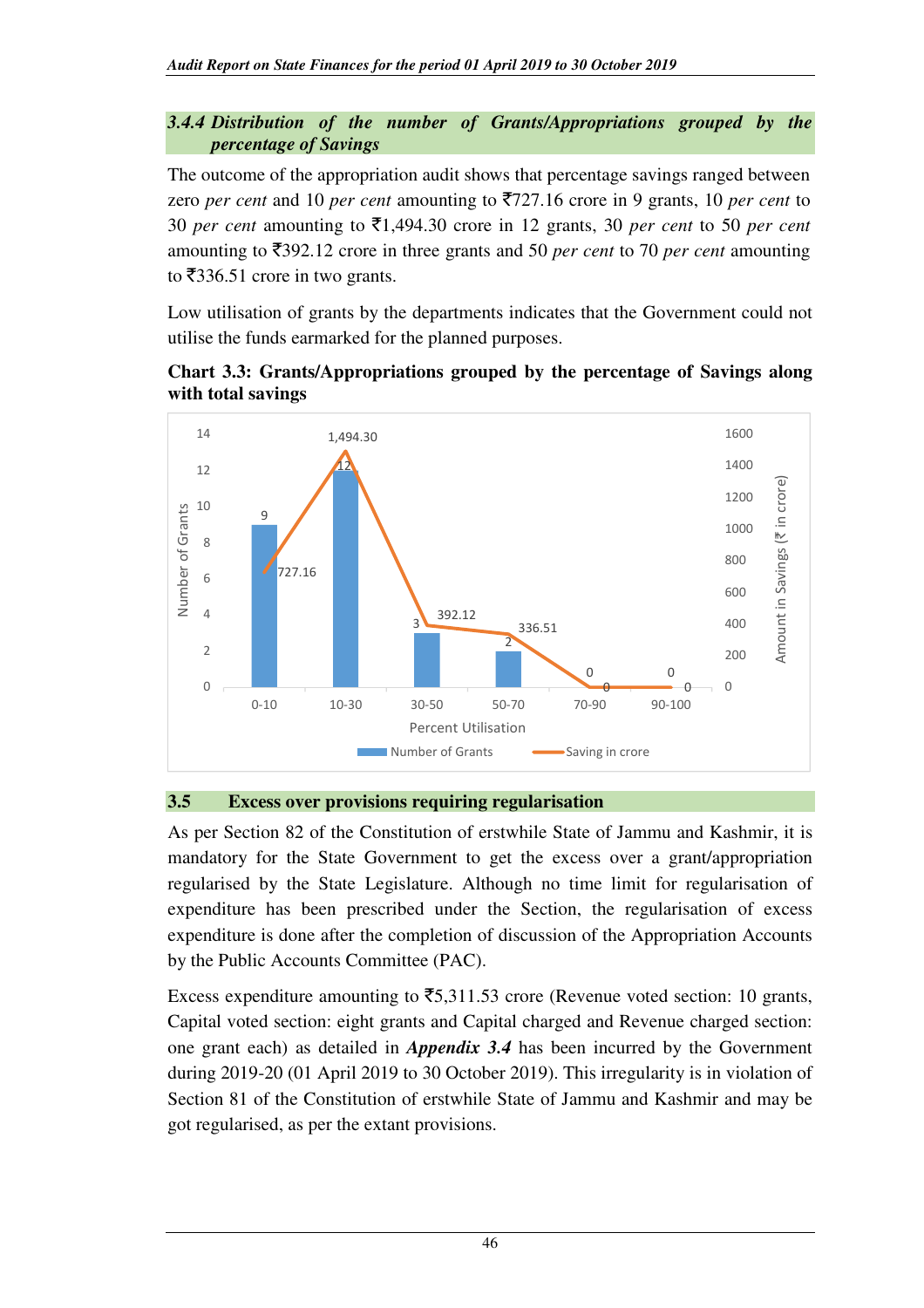## *3.5.1 Persistent Excess in the Grant*

In **Grant No-08,** there was persistent excess expenditure during 2015-16 to 2019-20 (01 April 2019 to 30 October 2019) as shown below:

## **Table 3.5: Persistent Excess expenditure incurred in the Capital charged section during 2015-16 to 2019-20 (01 April 2019 to 30 October 2019)**

*(*` *in crore)* 

| Year                                    | <b>Total Grant/</b><br><b>Actual</b><br><b>Appropriation</b><br><b>Expenditure</b> |           | <b>Excess</b><br><i>(percentage)</i> |
|-----------------------------------------|------------------------------------------------------------------------------------|-----------|--------------------------------------|
| <b>Grant No (08) Finance Department</b> |                                                                                    |           |                                      |
| 2015-2016                               | 8,589.26                                                                           | 10,815.08 | 2,225.82 (26)                        |
| 2016-2017                               | 15.364.37                                                                          | 17.023.29 | 1,658.92(11)                         |
| 2017-2018                               | 17,837.95                                                                          | 22,490.14 | 4,652.20(26)                         |
| 2018-2019                               | 17,976.69                                                                          | 20,646.61 | 2,669.92(15)                         |
| 2019-20 (01/04/2019 to<br>30/10/2019)   | 14,176.30                                                                          | 15,665.77 | 1489.47 (11)                         |

*(Figures in brackets indicate percentage of excess expenditure over the provisions) Source: Appropriation Accounts* 

In the Capital charged section, persistent excesses in expenditure ranging between 11 *per cent* and 26 *per cent* were noticed in grant number 08 during 2015-16 to 2019-20 (01 April 2019 to 30 October 2019). The persistent excess expenditure indicates that the budgetary control in the department was ineffective and budget estimates were not prepared on realistic basis.

The Finance Department should ensure that no Departmental Controlling Officers including Finance Department itself resort to excess expenditure over the regular allocations approved by the State Legislature/Parliament.

## *3.5.2 Regularisation of Excess Expenditure of previous financial years*

As per Section 82 of the Constitution of erstwhile State of Jammu and Kashmir, it is mandatory for the State Government to get the excess over a grant/appropriation regularised by the State Legislature. Although no time limit for regularisation of expenditure has been prescribed under the Section, the regularisation of excess expenditure is done after the completion of discussion of the Appropriation Accounts by the Public Accounts Committee (PAC). As the Appropriation Accounts of 1980-81 onwards had not been discussed in PAC, the excess expenditure aggregating  $\overline{5}1,18,692.88$  crore for the years 1980-2019 as detailed in *Appendix 3.5* is yet to be regularised by the State Legislature. After including further excess expenditure of `5311.53 crore (*Appendix 3.6)* during 2019-20 (01 April 2019 to 30 October 2019) as brought out in the preceding Sub-section, the aggregate excess expenditure amounting to  $\bar{\mathfrak{e}}1,24,004.41$  crore as on 30 October 2019 needs to be regularised as per extant provisions. Excess expenditure remaining un-regularised for such extended period vitiates the system of budgetary and financial control and encourages financial indiscipline in management of public resources.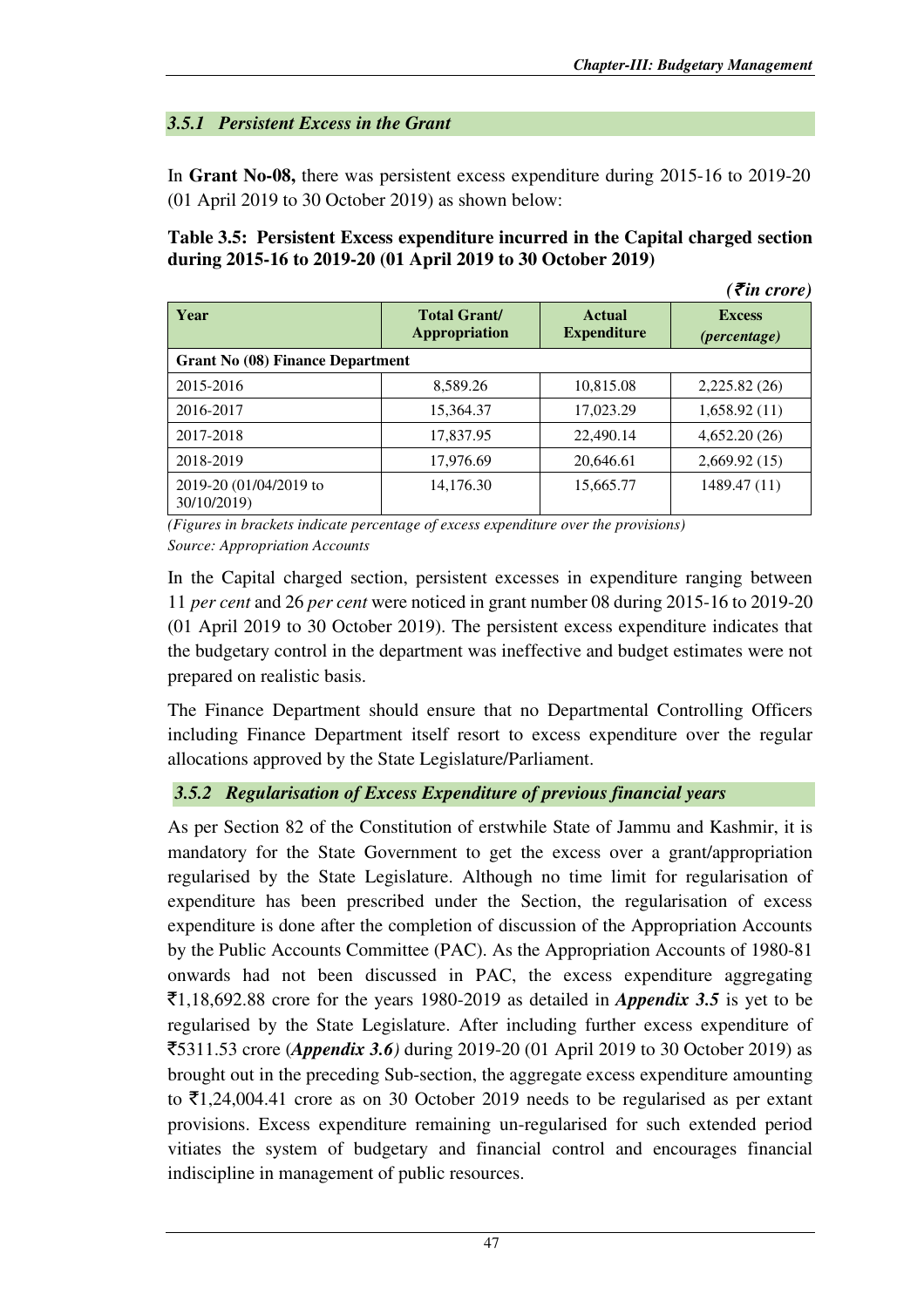## **3.6 Grants-in-aid for creation of Capital Assets**

Grants-in-aid are payments in the nature of assistance, donations or contributions made by one government to another government, body, institution or individual. Grants-inaid are given for specified purpose of supporting an institution including construction of assets.

As per IGAS 2, Grant-in-aid disbursed by a grantor to a grantee shall be classified and accounted for as revenue expenditure irrespective of the purpose for which the funds disbursed as Grants-in-aid are to be spent by the grantee, except in cases where it has been specifically authorised by President on the advice of the Comptroller and Auditor General of India. It was noticed that there has been a persistent booking of GIA as Capital expenditure from 2015-16 to 2019-20 (01 April 2019 to 30 October 2019) as shown in the table below.

|                                                                                                                                         | 2015-16    | 2016-17    | 2017-18    | 2018-19    | 2019-20<br>$(01/04/2019)$ to<br>30/10/2019) |
|-----------------------------------------------------------------------------------------------------------------------------------------|------------|------------|------------|------------|---------------------------------------------|
| GIA booked as Capital<br>Expenditure                                                                                                    | 2,818      | 1,490      | 2,396      | 1,874      | 69                                          |
| <b>Total Capital Expenditure</b>                                                                                                        | 7,331      | 8,286      | 10,353     | 8,413      | 4,522                                       |
| Share of GIA in Capital<br>Expenditure<br>(In per cent)                                                                                 | 38.44      | 17.98      | 23.14      | 22.28      | 1.53                                        |
| $(-)/$<br>Deficit<br>Revenue<br>Revenue Surplus $(+)$                                                                                   | $(-) 640$  | $(+)2,166$ | $(+)7,595$ | $(-)4,859$ | $(-1)192$                                   |
| Deficit<br>$(-)$<br>Revenue<br>/Revenue Surplus $(+)$ , if<br>expenditure from GIA is<br>treated<br>Revenue<br><b>as</b><br>Expenditure | $(-)3,458$ | $(+)676$   | $(+)5,199$ | $(-)6,733$ | $(-)261$                                    |

## **Table 3.6: Extent of classification of GIA as Capital Expenditure**

 $( \bar{\mathcal{F}}$ *in crore*)

*Source: Finance Accounts* 

The percentage share of GIA in the Capital expenditure ranged between 17.98 *per cent* and 38.44 *per cent* during the period 2015-16 to 2018-19, resulting in understatement of Revenue deficit and overstatement of Revenue Surplus during the years. During the period 01 April 2019 to 30 October 2019 also the mis-classification of GIA as Capital expenditure had again resulted in understatement of Revenue Deficit by  $\bar{z}69$  crore.

## **3.7 Comments on transparency of Budgetary and Accounting Process**

## *3.7.1 Lump Sum Budgetary Provisions*

The Jammu & Kashmir Budget Manual envisages that "making of lump sum provisions if at all necessary, should be resorted to only in very rare cases. In short, inclusion of lump sum provisions in a budget has to be exceptional and not followed as a rule". Lump sum provisions without identifying the exact object of expenditure is against transparency.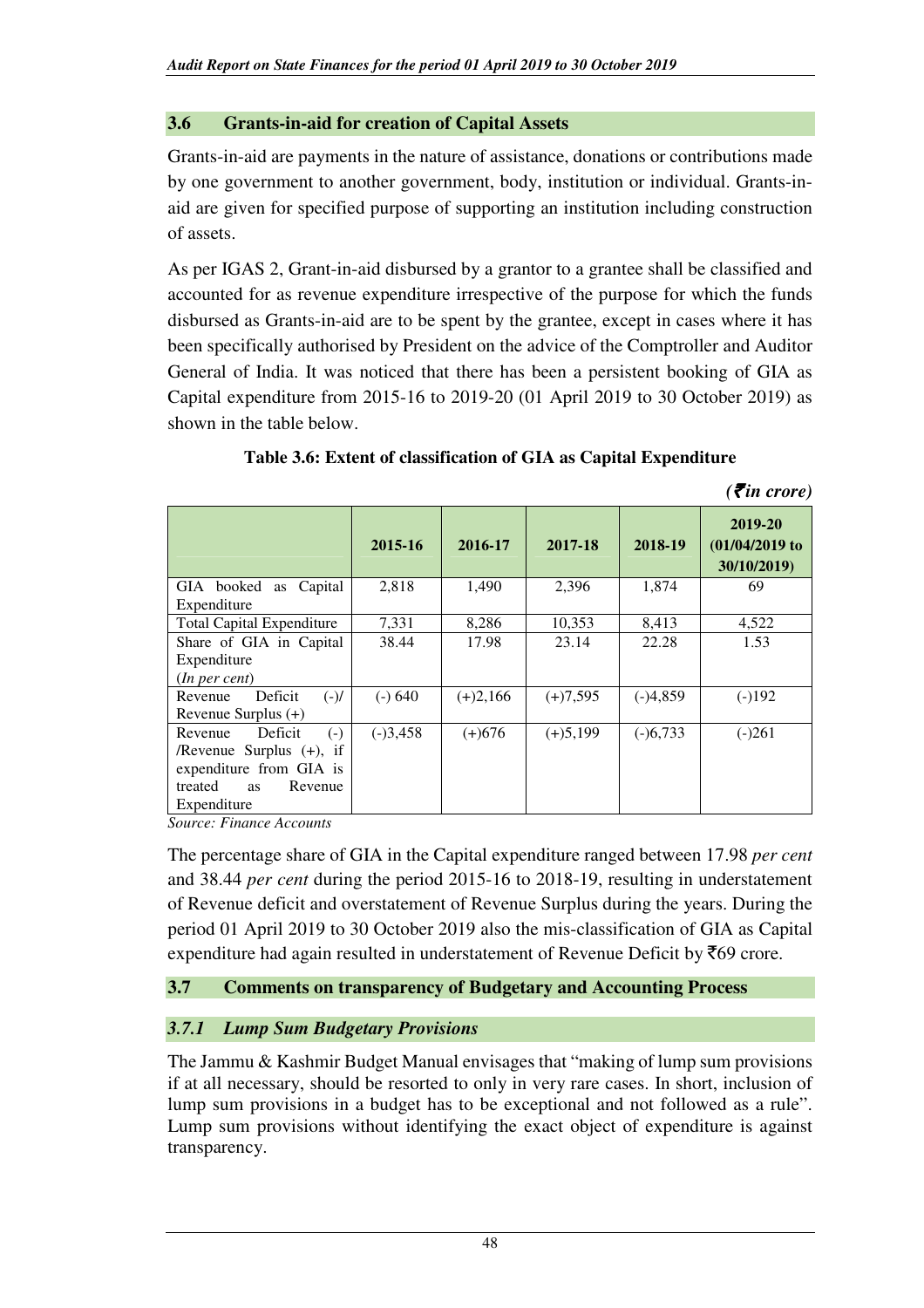Audit noticed that lump sum budgetary provision of  $\overline{33,430.52}$  crore which constitute 17 *per cent* of total provision of  $\overline{20,130.22}$  crore of the grant was placed with Controlling Officers in Grant No. 08 (Finance Department) under two Major Heads as shown below instead of Detailed Head-wise/scheme-wise provisions in contravention of the State Financial Rules. The issue was highlighted in previous years Audit Reports also but remedial action has not been initiated.

**Table 3.7: Comments on transparency of Budgetary and Accounting Process** 

|              |                      |                   |                  |                    |                                              | $( \bar{\mathbf{z}}$ in crore)                                                  |
|--------------|----------------------|-------------------|------------------|--------------------|----------------------------------------------|---------------------------------------------------------------------------------|
| Grant<br>No. | Grant<br><b>Name</b> | <b>MH</b>         | <b>Provision</b> | <b>Expenditure</b> | <b>Total</b><br>provision<br>in the<br>Grant | Percentage<br>of lump sum<br>provision to<br>total<br>provision of<br>the Grant |
| 8            | Finance              | 2071-Pension and  | 3258.15          | 4383.67            | 20,130.22                                    | 17 per cent                                                                     |
|              | Department           | Other Retirement  |                  |                    |                                              |                                                                                 |
|              |                      | <b>Benefits</b>   |                  |                    |                                              |                                                                                 |
|              | Finance              | $2049$ - Interest | 172.37           | 559.61             |                                              |                                                                                 |
|              | Department           | payments          |                  |                    |                                              |                                                                                 |
|              |                      | <b>Total</b>      | 3430.52          | 4943.28            |                                              |                                                                                 |

## **3.8 Comments on effectiveness of Budgetary and Accounting Process**

## *3.8.1 Budget projection and gap between expectation and actual*

The total provisions for expenditure during 2019-20 (01 April 2019 to 30 October 2019) was  $\text{\textsterling}48,248.71$  crore. The actual expenditure during the year was  $\text{\textsterling}50,459.66$  crore (104.58 *per cent*). This resulted in excess expenditure of  $\overline{5}2,210.95$  crore in 2019-20 (01 April 2019 to 30 October 2019). The summarised position of actual expenditure during 2019-20 (01 April 2019 to 30 October 2019) against 36 grants/appropriations is given in **Table 3.8**.

**Table 3.8: Summarised position of Actual Expenditure** *vis-à-vis* **Budget (Original/Supplementary) provisions during 2019-20 (01 April 2019 to 30 October 2019)**

|         |                                 |                                   |                                      |              |                              |                                            |                                            | (V <i>u</i> rcrore) |
|---------|---------------------------------|-----------------------------------|--------------------------------------|--------------|------------------------------|--------------------------------------------|--------------------------------------------|---------------------|
|         | <b>Nature of</b><br>expenditure | <b>Original</b><br>Grant/<br>App. | Suppleme-<br>ntary<br>Grant/<br>App. | <b>Total</b> | <b>Actual</b><br>expenditure | <b>Net Saving</b><br>$(-)/$<br>$Excess(+)$ | <b>Surrender</b><br>during October<br>2019 |                     |
|         |                                 |                                   |                                      |              |                              |                                            | <b>Amount</b>                              | per cent            |
| Voted   | I. Revenue                      | 26,394.76                         | 0.00                                 | 26,394.76    | 26,854.16                    | $+459.40$                                  | Nil                                        | N <sub>il</sub>     |
|         | II. Capital                     | 5,889.16                          | 0.00                                 | 5,889.16     | 4,529.29                     | $-1,359.87$                                | Nil                                        | N <sub>il</sub>     |
|         | III. Loans $&$                  | 12.25                             | 0.00                                 | 12.25        | 16.29                        | $+4.04$                                    | N <sub>il</sub>                            | N <sub>il</sub>     |
|         | Advances                        |                                   |                                      |              |                              |                                            |                                            |                     |
|         | <b>Total</b>                    | 32,296.17                         | 0.00                                 | 32,296.17    | 31399.74                     | $-896.43$                                  | N <sub>il</sub>                            | N <sub>il</sub>     |
| Charged | V. Revenue                      | 1,776.24                          | 0.00                                 | 1,776.24     | 3,394.15                     | $(+)1,617.91$                              | Nil                                        | N <sub>il</sub>     |
|         | VII. Capital                    | 0.00                              | 0.00                                 | 0.00         | 0.00                         | 0.00                                       | Nil                                        | N <sub>il</sub>     |

 $\mathcal{F}$ *in crore*)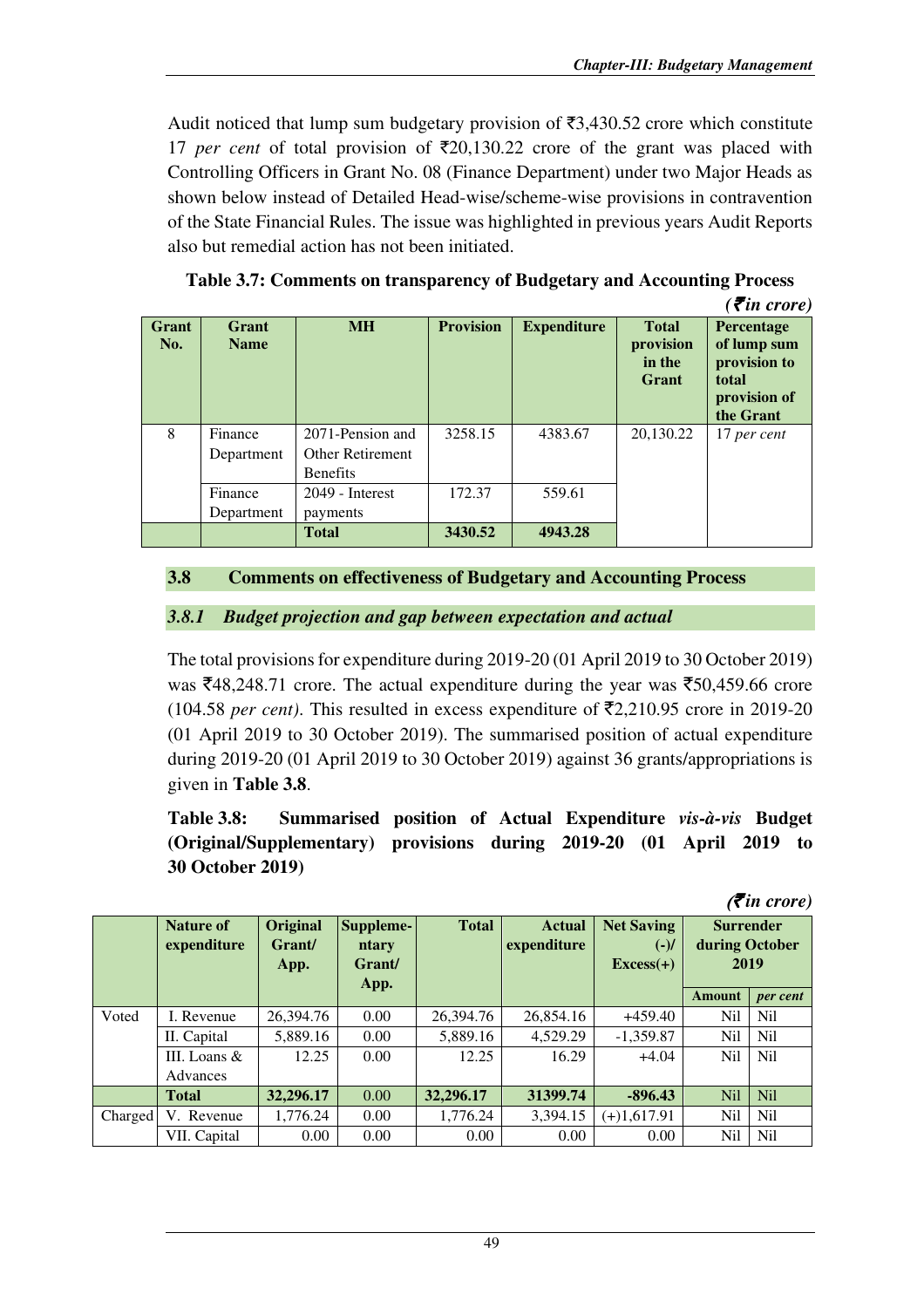|                      | <b>Nature of</b><br>expenditure | <b>Original</b><br>Grant/<br>App. | Suppleme-<br>ntary<br>Grant/<br>App. | <b>Total</b> | <b>Actual</b><br>expenditure | <b>Net Saving</b><br>$(-)/$<br>$Excess(+)$ | <b>Surrender</b><br>during October<br>2019 |                 |
|----------------------|---------------------------------|-----------------------------------|--------------------------------------|--------------|------------------------------|--------------------------------------------|--------------------------------------------|-----------------|
|                      |                                 |                                   |                                      |              |                              |                                            | <b>Amount</b>                              | per cent        |
|                      | VIII. Public                    | 14,176.30                         | 0.00                                 | 14,176.30    | 15.665.77                    | $(+)1,489.47$                              | Nil                                        | N <sub>i</sub>  |
|                      | Debt-                           |                                   |                                      |              |                              |                                            |                                            |                 |
|                      | Repayment                       |                                   |                                      |              |                              |                                            |                                            |                 |
|                      | <b>Total</b>                    | 15,952.54                         | 0.00                                 | 15,952.54    | 19,059.92                    | $(+)3,107.38$                              | Nil                                        | N <sub>il</sub> |
| Appropriation to     |                                 | 0.00                              | 0.00                                 | 0.00         | 0.00                         | 0.00                                       | Nil                                        | <b>Nil</b>      |
| Contingency Fund (if |                                 |                                   |                                      |              |                              |                                            |                                            |                 |
| any)                 |                                 |                                   |                                      |              |                              |                                            |                                            |                 |
|                      | <b>Grand Total</b>              | 48,248.71                         | 0.00                                 | 48,248.71    | 50,459.66                    | $(+)2,210.95$                              | <b>Nil</b>                                 | <b>Nil</b>      |

*Source: Appropriation Accounts* 

The savings in grants is indicative of over assessment of grants resulting in savings. Besides, excessive savings in some departments during the period is indicative of deprivation of other departments of the funds which they could have utilised. The excess expenditure of  $\overline{2}2,210.95$  crore during 2019-20 (01 April 2019 to 30 October 2019) is required to be regularised under the relevant laws, rules and regulations.

## **3.9 Review of Selected Grants**

A review of Budgetary Procedure and control over expenditure in test checked two grants (Grant No. 17 Health & Medical Education Department and Grant No.: 33 Disaster Management, Relief and Rehabilitation Department) out of 36 grants was undertaken and the audit observations are given in the following paragraphs.

## *3.9.1 Grant No. 17: Health & Medical Education Department*

## **Table 3.9: Savings/Excesses during 2019-20 (01 April 2019 to 30 October 2019)**

*(*` *in crore)*

|                            |      |                                                   |                          | <b>Budget Allocation</b>      |              | <b>Expenditure</b> | Excess $(+)/$ |
|----------------------------|------|---------------------------------------------------|--------------------------|-------------------------------|--------------|--------------------|---------------|
| SI.<br>No.                 |      | <b>Major Head</b>                                 | <b>Original</b><br>Grant | <b>Supplementary</b><br>Grant | <b>Total</b> | <b>booked</b>      | $Saving(-)$   |
| 1                          | 2210 | Medical $&$<br>Public Health                      | 2,082.68                 | 0.00                          | 2,082.68     | 1,846.17           | $(-)236.51$   |
| 2                          | 2211 | <b>Family Welfare</b>                             | 133.49                   | 0.00                          | 133.49       | 98.25              | $(-)35.24$    |
| <b>Total Revenue Voted</b> |      | 2.216.17                                          | 0.00                     | 2,216.17                      | 1,944.42     | $(-)271.75$        |               |
| 3                          | 4210 | Capital Outlay<br>on Medical and<br>Public Health | 60.89                    | 0.00                          | 60.89        | 149.10             | $(+)88.21$    |
| <b>Total Capital Voted</b> |      | 60.89                                             | 0.00                     | 60.89                         | 149.10       | $(+)88.21$         |               |
| <b>Total</b>               |      |                                                   | 2,277.06                 | 0.00                          | 2,277.06     | 2,093.52           | $(-)183.54$   |

 $\triangleright$  Against budget/appropriation of  $\overline{z}2,277.06$  crore under the Grant, an expenditure of  $\overline{52,093.52}$  crore was made during 2019-20 (01 April 2019 to 30 October 2019) and an amount of `183.54 crore *(eight per cent)* remained unspent during the period, which was not surrendered.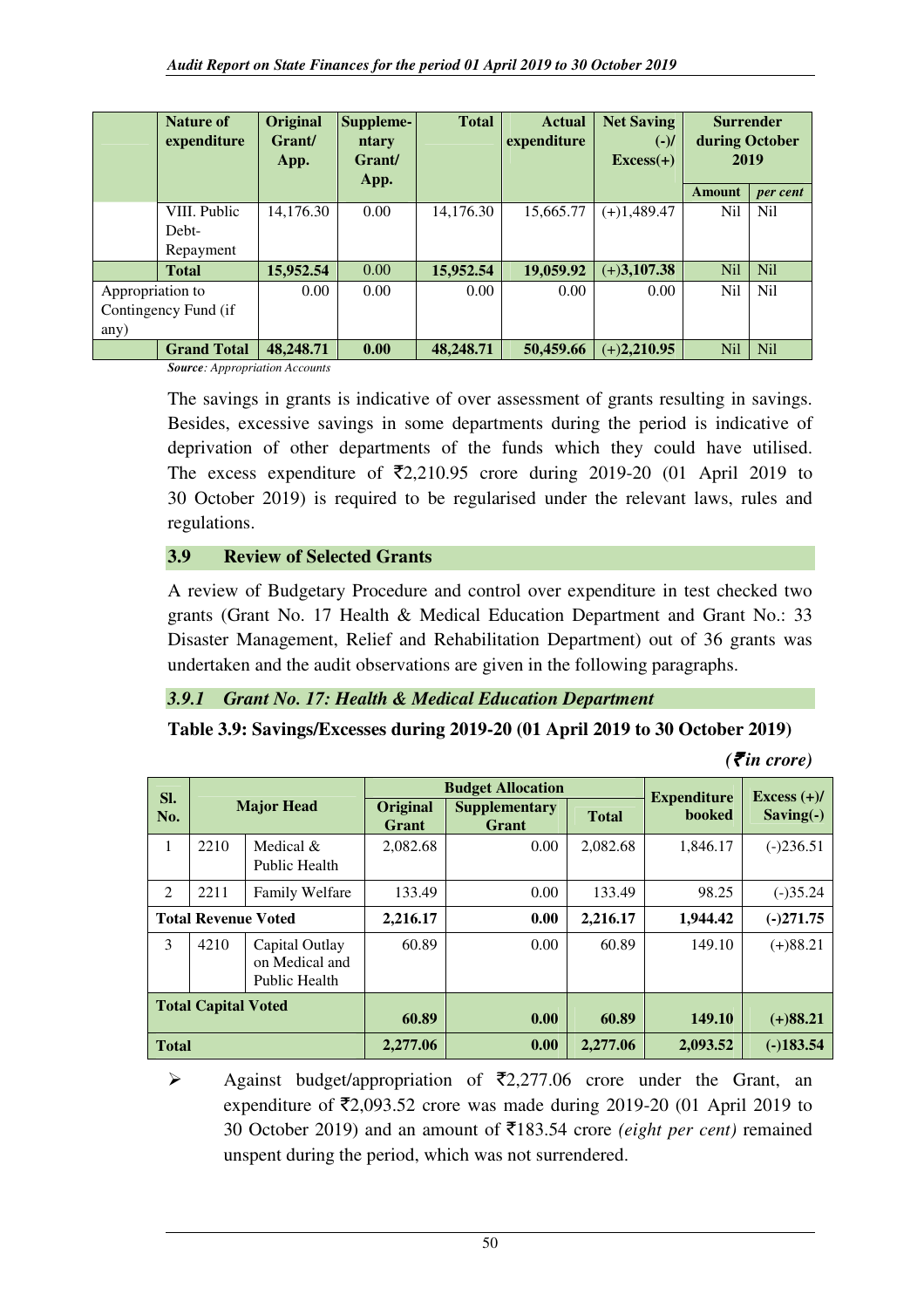- $\triangleright$  No money shall be withdrawn from the Consolidated Fund of the State except under appropriation made by law. Expenditure should not be incurred on a scheme/service without provision of funds except after obtaining additional funds by re-appropriation or supplementary grants. In contravention, an amount of  $\overline{\xi}$ 144.52 crore was incurred in fifteen cases (*Appendix 3.7*) without Budgetary Provision.
- Entire budget provision of  $\overline{5}14.03$  crore (*Appendix 3.8*) in six cases Sub Heads/Schemes remained unutilised resulting in denial of intended benefits to the general public. The provision could have been re-appropriated to the schemes/works where there was excess expenditure over the provision.
- As on 30 October 2019, in 98 schemes (*Appendix 3.9*) savings of  $\overline{5}321.94$  crore occurred, which indicates that funds were not utilised for the sanctioned schemes.

## *3.9.2 Grant No: 33 Disaster Management, Relief and Rehabilitation Department*

## **Table 3.10: Saving/Excesses during 2019-20 (01 April 2019 to 30 October 2019)**

| SI.                        |                            |                                                   |                          | <b>Budget Allocation</b>      |              |                                     |                              |
|----------------------------|----------------------------|---------------------------------------------------|--------------------------|-------------------------------|--------------|-------------------------------------|------------------------------|
| No.                        |                            | <b>Major Head</b>                                 | <b>Original</b><br>Grant | <b>Supplementary</b><br>Grant | <b>Total</b> | <b>Expenditure</b><br><b>booked</b> | Excess $(+)/$<br>$Saving(-)$ |
|                            | 2055                       | Police                                            | 293.78                   | 0.00                          | 293.78       | 272.17                              | $(-)21.61$                   |
| 2                          | 2235                       | Social Security & Welfare                         | 0.10                     | 0.00                          | 0.10         | 0.11                                | $(+)0.01$                    |
| 3                          | 2245                       | Relief on Account of<br><b>Natural Calamities</b> | 0.39                     | 0.00                          | 0.39         | 405.46 <sup>1</sup>                 | $(+)405.07$                  |
| <b>Total Revenue Voted</b> |                            |                                                   | 294.27                   | 0.00                          | 294.27       | 677.74                              | $(+)383.47$                  |
| 4                          | 4235                       | Capital Outlay on Social<br>Security and Welfare  | 0.00                     | 0.00                          | 0.00         | 0.21                                | $(+)0.21$                    |
|                            | <b>Total Capital Voted</b> |                                                   | 0.00                     | 0.00                          | 0.00         | 0.21                                | $(+)0.21$                    |
| <b>Total</b>               |                            |                                                   | 294.27                   | 0.00                          | 294.27       | 677.95                              | $(+)383.68$                  |

*(*` *in crore)* 

Review of budgetary procedure and control over expenditure of grant showed the following audit observations:

- (i) Against total allocation of  $\overline{5}294.27$  crore under the Grant, an expenditure of  $\overline{5}677.95$  crore has been booked and an amount of  $\overline{5}383.68$  crore (130 *per cent*) has been spent without budgetary provisions during 2019-20 (01 April 2019 to 30 October 2019). This resulted in excess over budget provisions by  $\overline{\xi}383.68$  crore and needs to be regularised. The Major Head/Sector wise breakup is given in the **Table 3.10** above.
- (ii) There was one case (Sub Head/scheme) under the Major Head 4235, where an amount of  $\bar{\mathbf{z}}_{0.21}$  crore was incurred without any Budgetary Provisions as shown in **Table 3.11** below:

<sup>1</sup> Includes an amount of  $\overline{5}405$  crore transferred to Major Head 8121-General and Other Reserve Fund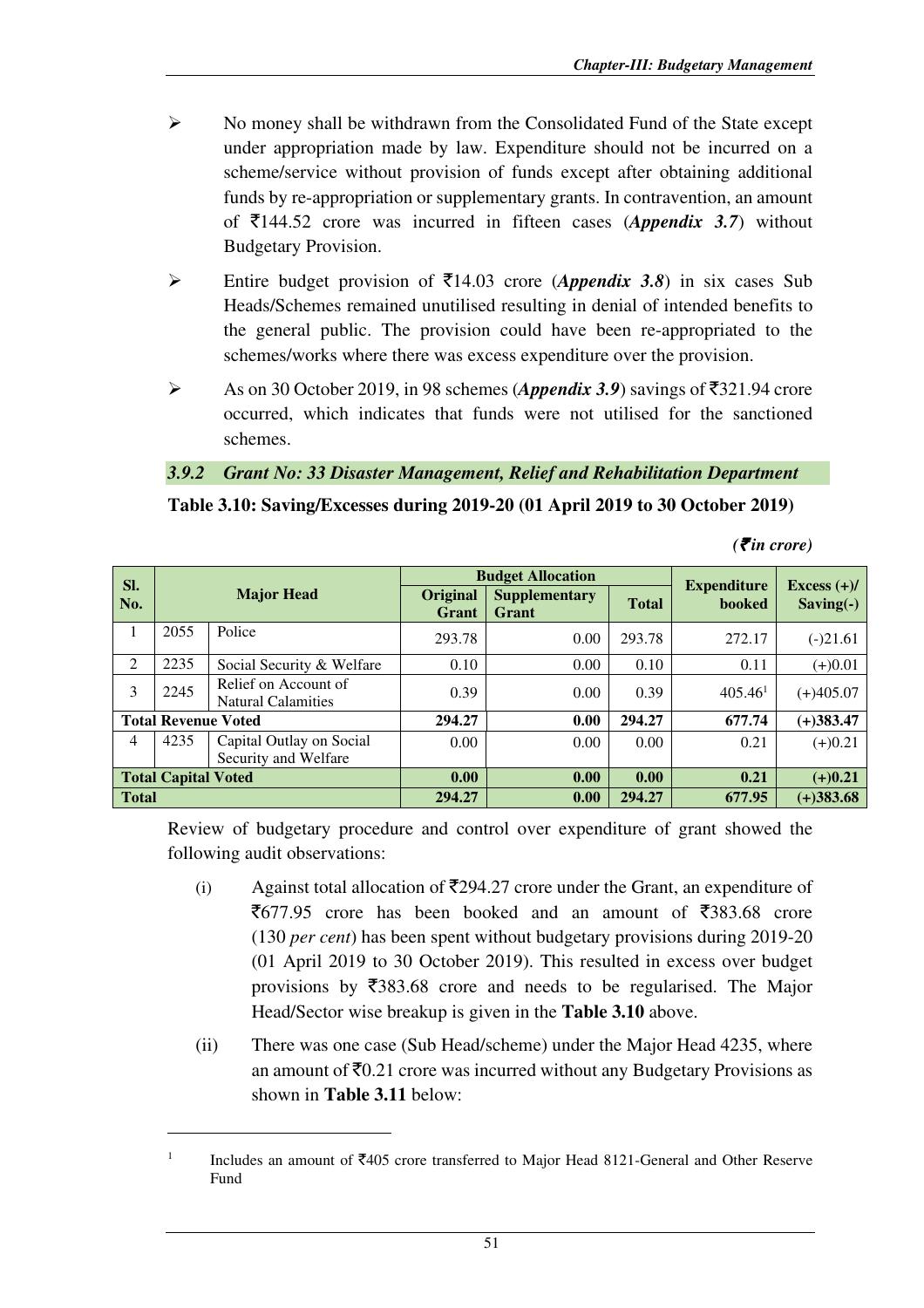|      |           |              |      |      |                          | $( \bar{\mathbf{\mathcal{F}}}$ in crore) |
|------|-----------|--------------|------|------|--------------------------|------------------------------------------|
| MН   | <b>SM</b> | $\bf MI$     | GH   | SH   | <b>Budget Allocation</b> | <b>Expenditure</b>                       |
| 4235 | v i       | 201          | 0011 | 2165 |                          | 0.21                                     |
|      |           | <b>Total</b> |      |      |                          | 0.21                                     |

## **Table 3.11: Expenditure without Budget Provision**

(iii) Against the budgetary allocation of  $\bar{z}8.65$  crore, expenditure of  $\bar{z}12.29$ crore was incurred in three cases (Sub Heads/schemes), resulting into excess expenditure of  $\overline{53.64}$  crore during 2019-20 (01 April 2019 to 30 October 2019) as shown in **Table 3.12**.

|                |           |              |     |           |           | $( \bar{\mathbf{\mathcal{F}}}$ in crore) |                    |               |
|----------------|-----------|--------------|-----|-----------|-----------|------------------------------------------|--------------------|---------------|
| SI.<br>No.     | <b>MH</b> | <b>SM</b>    | MI  | <b>GH</b> | <b>SH</b> | <b>Budget</b><br><b>Allocation</b>       | <b>Expenditure</b> | <b>Excess</b> |
|                | 2055      | ۰            | 117 | 0099      | 0872      | 8.16                                     | 11.72              | 3.56          |
| $\overline{c}$ | 2235      |              | 001 | 0099      | 1064      | 0.10                                     | 0.11               | 0.01          |
| 3              | 2245      | 80           | 001 | 0099      | 1073      | 0.39                                     | 0.46               | 0.07          |
|                |           | <b>Total</b> |     |           | 8.65      | 12.29                                    | 3.64               |               |

## **Table 3.12: Excess Expenditure over the Grant**

(iv) As on 30 October 2019, in two cases (Sub Heads/schemes) saving of `25.16 crore as mentioned below was not surrendered by the concerned department.

| Table 3.13: Less Expenditure (Saving) against the Provision |  |
|-------------------------------------------------------------|--|
|                                                             |  |
|                                                             |  |

|            |           |              |     |      |           |                                    |                    | $( \bar{\mathbf{z}}$ in crore) |
|------------|-----------|--------------|-----|------|-----------|------------------------------------|--------------------|--------------------------------|
| SI.<br>No. | <b>MH</b> | <b>SM</b>    | MI  | GH   | <b>SH</b> | <b>Budget</b><br><b>Allocation</b> | <b>Expenditure</b> | Less/<br><b>Saving</b>         |
|            | 2055      | -            | 001 | 0099 | 1057      | 5.63                               | 4.46               | 1.17                           |
|            | 2055      | -            | 117 | 0099 | 1057      | 279.98                             | 255.99             | 23.99                          |
|            |           | <b>Total</b> |     |      | 285.61    | 260.45                             | 25.16              |                                |

The savings of  $\overline{2}25.16$  crore under MH-2055 Police during 2019-20 (01 April to 30 October 2019) is indicative of the non-utilisation of the funds for the sanctioned schemes.

## **3.10 Conclusions**

- $\triangleright$  The expenditure control mechanism of the State Government was not effective, as overall utilisation of budget was 4.58 per cent over and above the total amount of grants and appropriations during the period 01 April 2019 to 30 October 2019. Budgetary allocations were based on unrealistic proposals as out of total 36 grants, in six grants savings were more than  $\overline{5}100$  crore. In four cases, persistent savings of more than  $\bar{\tau}$  one crore in each case and also by ten *per cent* or more of the total grant, were noticed in one grant in Revenue (Voted) section and three grants in Capital (Voted) section, during the last five years.
- $\triangleright$  Against the available provision of  $\overline{532,296.17}$ crore under the Voted section, expenditure of  $\overline{531,399.74}$  crore was incurred, resulting into saving of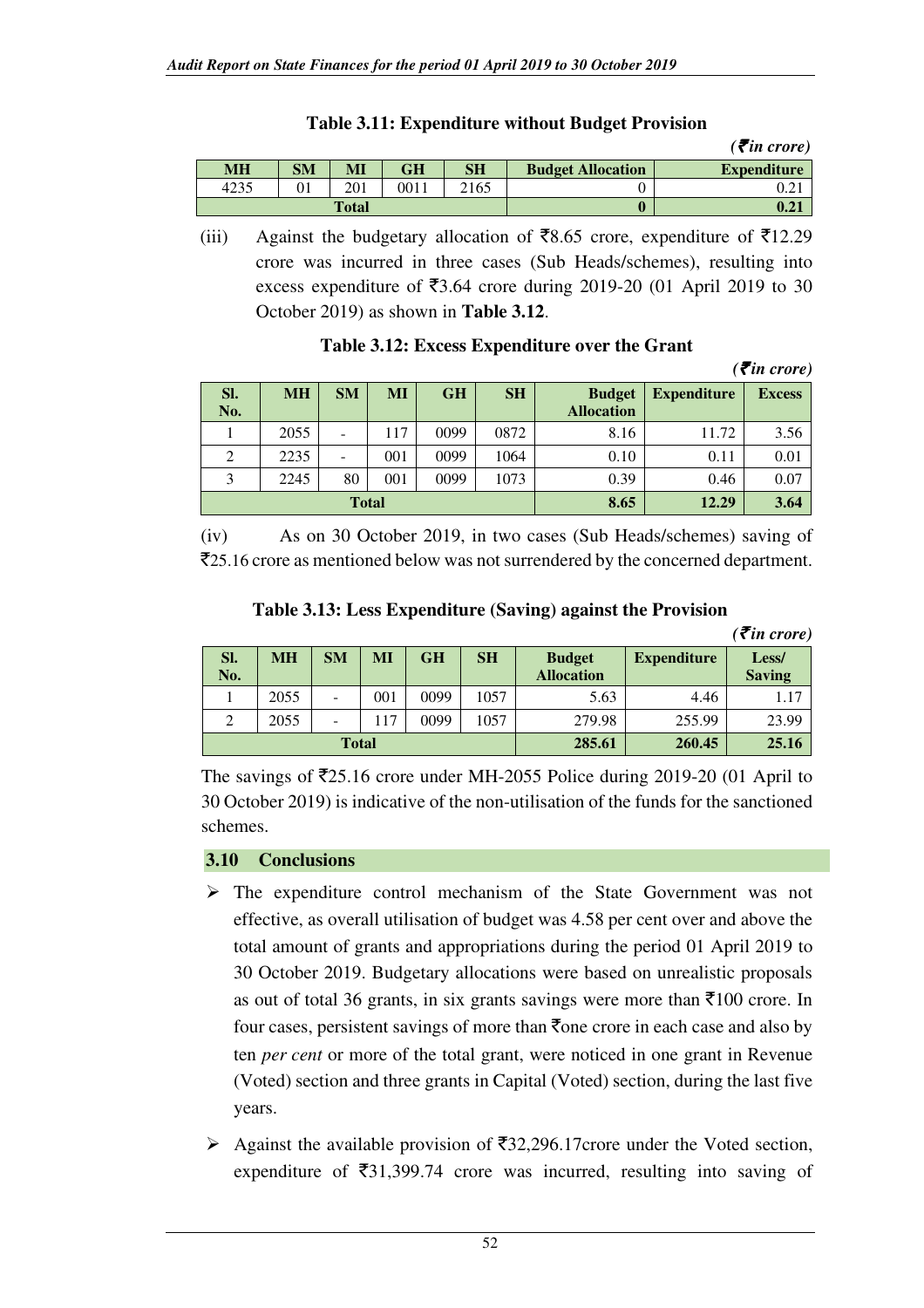$\overline{5896.43}$  crore whereas, against the provision of  $\overline{515,952.54}$  crore under the charged section, expenditure of  $\bar{\tau}$ 19,059.92 crore was made, resulting into excess expenditure of  $\overline{53,107.38}$  crore during the period 01 April 2019 to 30 October 2019.

- Excess expenditure amounting to  $\overline{5,311.53}$  crore (Revenue voted section: ten grants, Capital voted section: eight grants and Capital charged and Revenue charged section: one grant each) over the authorisation vitiates the system of budgetary and financial control. The excess expenditure is required to be got regularised.
- $\triangleright$  In Grant No-08, there was persistent excess expenditure ranging between  $\bar{5}1,489.47$  crore and  $\bar{5}4,652.20$  crore during the period 2015-16 to 2019-20 (01 April 2019 to 30 October 2019).
- $\triangleright$  In 92 schemes/Sub Heads involving 23 Grants, an amount of  $\overline{53,254.08}$  crore was incurred without Budgetary Provisions during 01 April 2019 to 30 October 2019 which needs to be got regularised.
- **Review of Grant No. 17** Health & Medical Education Department revealed that against budget/appropriation of  $\overline{2}2,277.06$  crore under the Grant, an expenditure of  $\bar{\mathfrak{z}}2,093.52$  crore was made resulting into saving of `183.54 crore during 01 April 2019 to 30 October 2019*.* This showed that budget estimates were made either unrealistically or department did not disburse the amount during the period and also the savings were not surrendered. Further, in contravention to the provisions of Constitution of erstwhile State of Jammu & Kashmir, an amount of  $\overline{5}144.52$  crore was incurred in fifteen cases without Budgetary Provisions during the same period.
- **Review of Grant No. 33** Disaster Management, Relief and Rehabilitation Department revealed that against total allocation of  $\overline{5}294.27$  crore under the Grant, an expenditure of  $\overline{5}677.95$  crore was booked and an amount of  $\overline{383.68}$  crore was spent over and above the budgetary provisions during 01 April 2019 to 30 October 2019 which is in contravention to the provisions of Constitution of erstwhile State of Jammu & Kashmir and needs to be regularised.

## **3.11 Recommendations**

 $\triangleright$  Budget may be formulated on the basis of reliable assumptions of implementation along with ensuring proper monitoring of budget to ensure that savings are curtailed, large savings within the Grant/Appropriation are controlled, and anticipated savings are identified and surrendered within the specified timeframe.